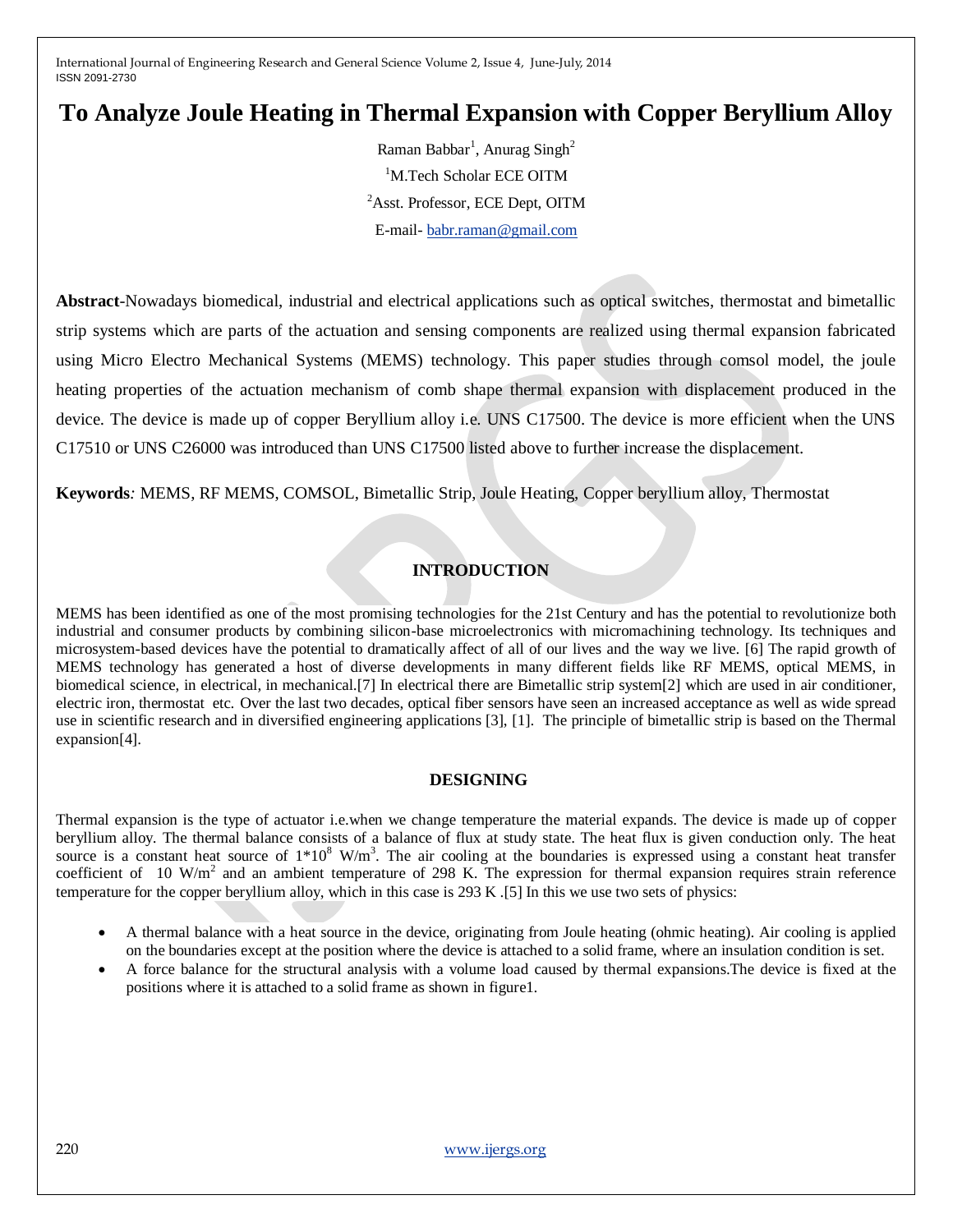

Figure1: Model Geometry of the Device

The displacement produced in the device is the function of temperature & heat source simultaneouly. In this paper we study the effect on displacement as temperature changes. As we change temperature displacement increases. The displacement is minimum at  $273K(0^0C)$  and as we change temperature (either increases or decreases) displacement increases.

## **RESULT**

## **(a) Themal Expansion with UNS C17500**

When we use 298K as external temperature then the maximum displacement is  $5*10<sup>-8</sup>$ . The figure 2 shows the temperature distribution in the device. The heat source increases the temperature to 323 K from an ambient temperature of 298 K. The temperature varies less than 1/100 of a degree in the device.





The figure 3 shows the displacement of a curve that follows the top inner edges of the device from left to right.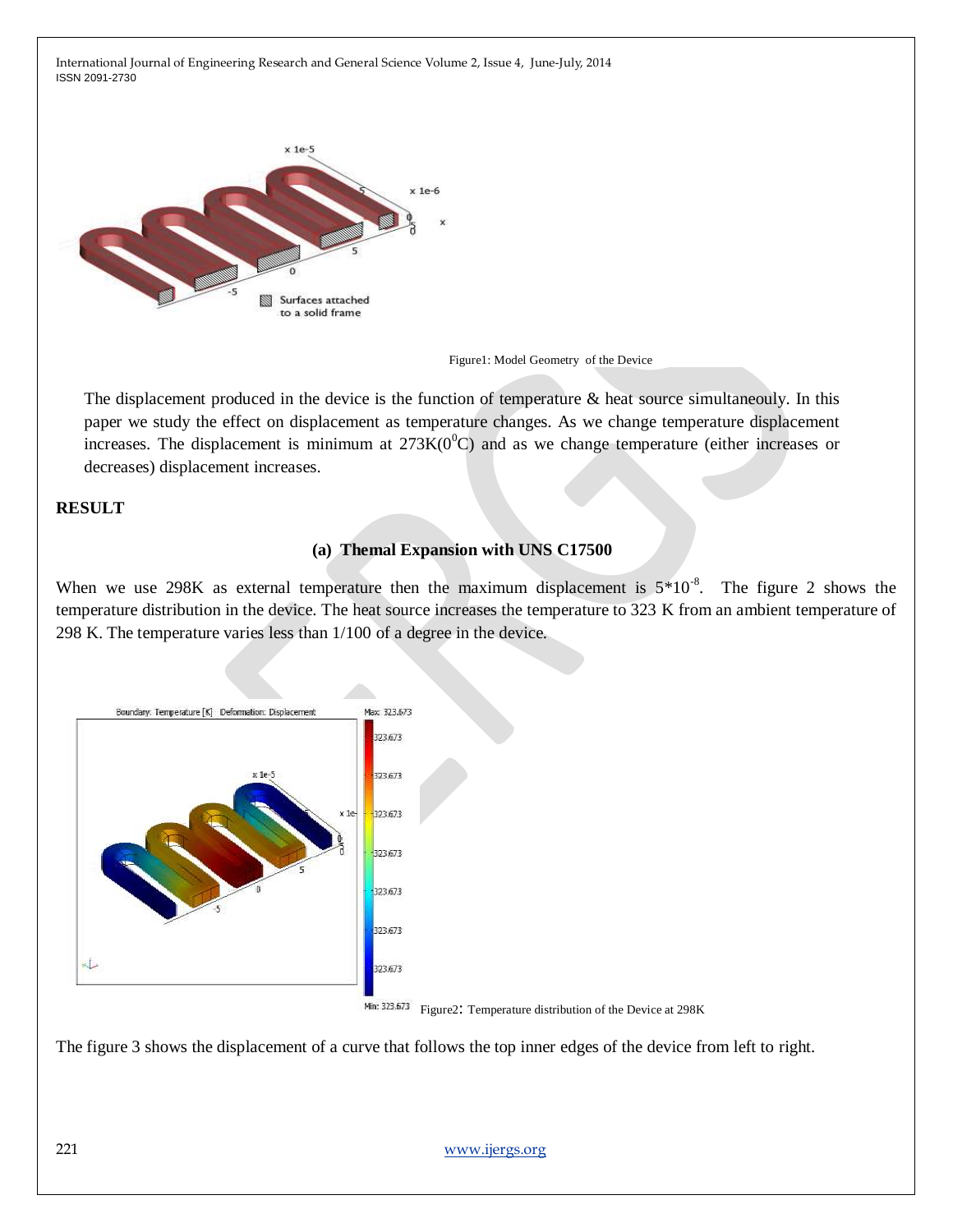

| Temperature in Kelvin | (UNS<br>Displacement<br>C17500 |
|-----------------------|--------------------------------|
| 450                   | 3.00E-07                       |
| 400                   | 2.20E-07                       |
| 350                   | 1.40E-07                       |
| 325                   | 1.00E-07                       |
| 298                   | 5.00E-08                       |
| 273                   | 9.00E-09                       |
| 250                   | 3.00E-08                       |
| 200                   | 1.10E-07                       |
| 150                   | 1.80E-07                       |
| 100                   | 2.50E-07                       |
| 50                    | 3.00E-07                       |

Figure 3: Displacement Vs Position graph

The figure 3 shows the displacement produced between the top inner edges of the device Vs position along edges.

Table1: Displacement at different temperature

The above table shows the displacement produced in the device at different temperature range. The displacement is minimum at 273 K. when temperature is larger than 273K the displacement increases and also when temperature is less than 273K the displacement increases. There is same displacement value (3.00E-07) at two different temperature (450K & 50 K).

This is shown in next Figure.



 *. Figure 4: Temperature Vs displacement graph*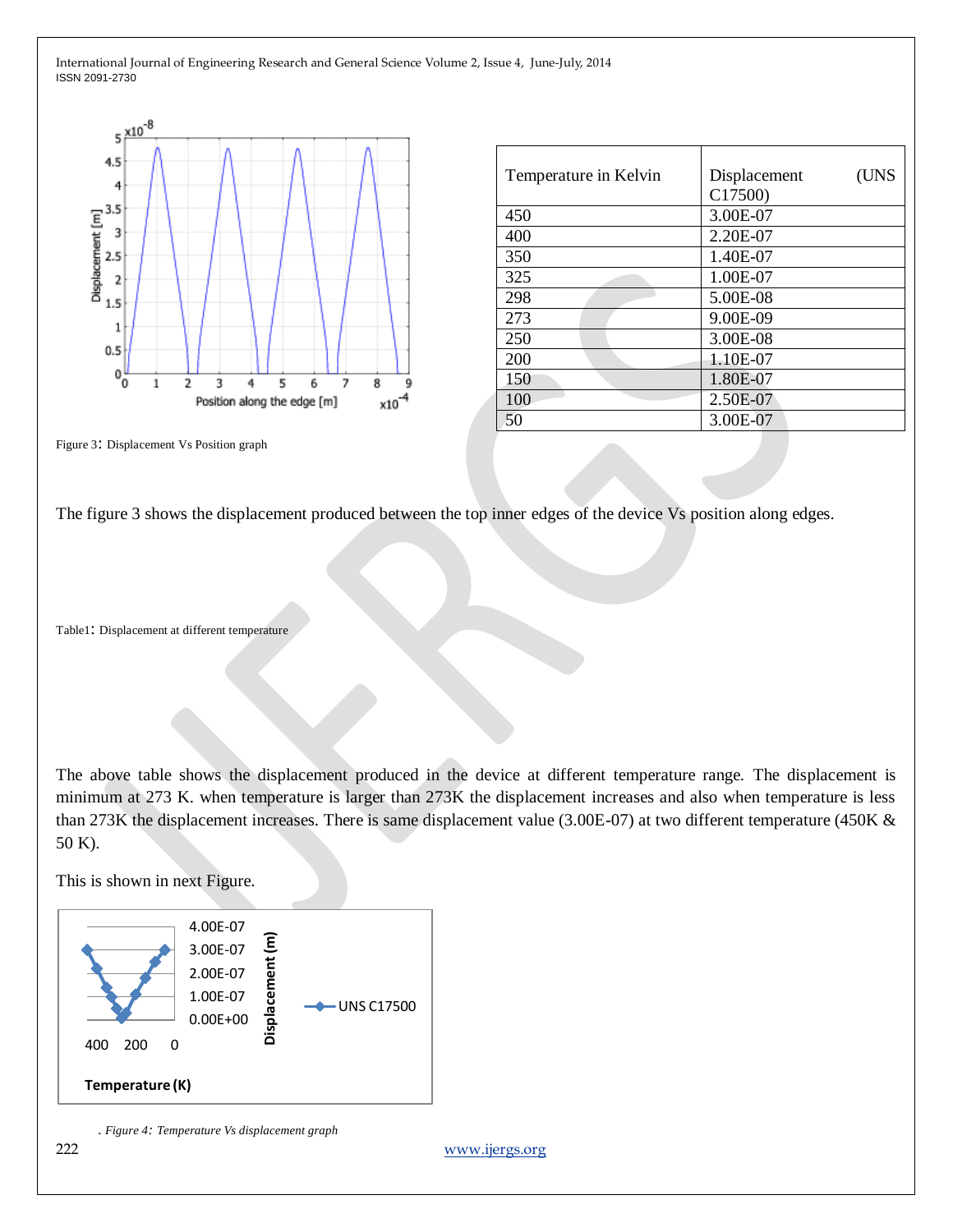The figure 4 shows the relation between temperature and displacement produced in the top inner edges of the device. The graph is V shape i.e. it shows 273K is reference temperature, at this temperature the displacement is minimum & displacement is increases on both side of the reference temperature.

## **(b) Themal Expansion with UNS C17510**

When UNS C17510 is load into the device, it shows more displacement than the base material. In this case, the displacement increases to  $1*10^{-8}$  at 273K (reference temperature). At 298K temperature, displacement is 5.5 $*10^{-8}$  with new material. Whereas with base material the displacement is  $5*10<sup>-8</sup>$  at same 298K temperture. This increase is due to the variation in chemical composition of the alloys.



The figure 5 shows the displacement of a curve that follows the top inner edges of the device from left to right.

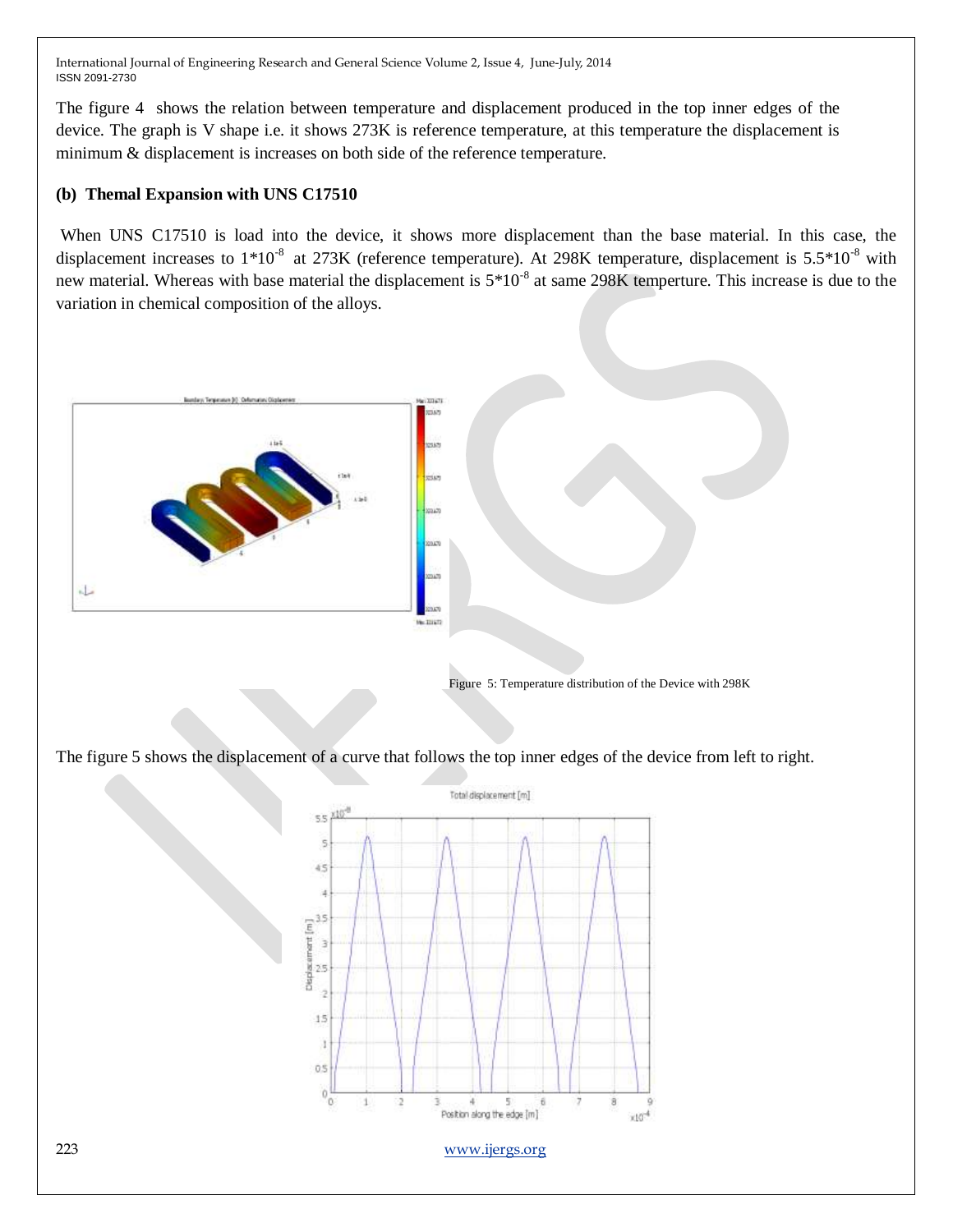Figure 6 Displacement vs Position graph

The figure 6 shows the displacement produced between the top inner edges of the device Vs position along edges.

Table 2: Displacement at different temperature

| Temperature in kelvin | Displacement (UNS C17510) |  |
|-----------------------|---------------------------|--|
| 450                   | 3.50E-07                  |  |
| 400                   | 2.50E-07                  |  |
| 350                   | 1.40E-07                  |  |
| 325                   | 1.00E-07                  |  |
| 298                   | 5.50E-08                  |  |
| 273                   | 1.00E-08                  |  |
| 250                   | 3.00E-08                  |  |
| 200                   | 1.20E-07                  |  |
| 150                   | 2.00E-07                  |  |
| 100                   | 3.00E-07                  |  |
| 50                    | 4.00E-07                  |  |

The above table shows the displacement produced in the device at different temperature range. The displacement is minimum at 273 K. when temperature is larger than 273K the displacement increases and also when temperature is less than 273K the displacement increases. The displacement increases by a greater factor in this case i.e. the value of displacement is  $3.5*10^7$  at 450K when UNS C17510 used & it is  $3*10^7$  when base material is used.



Figure 7: Temperature Vs displacement graph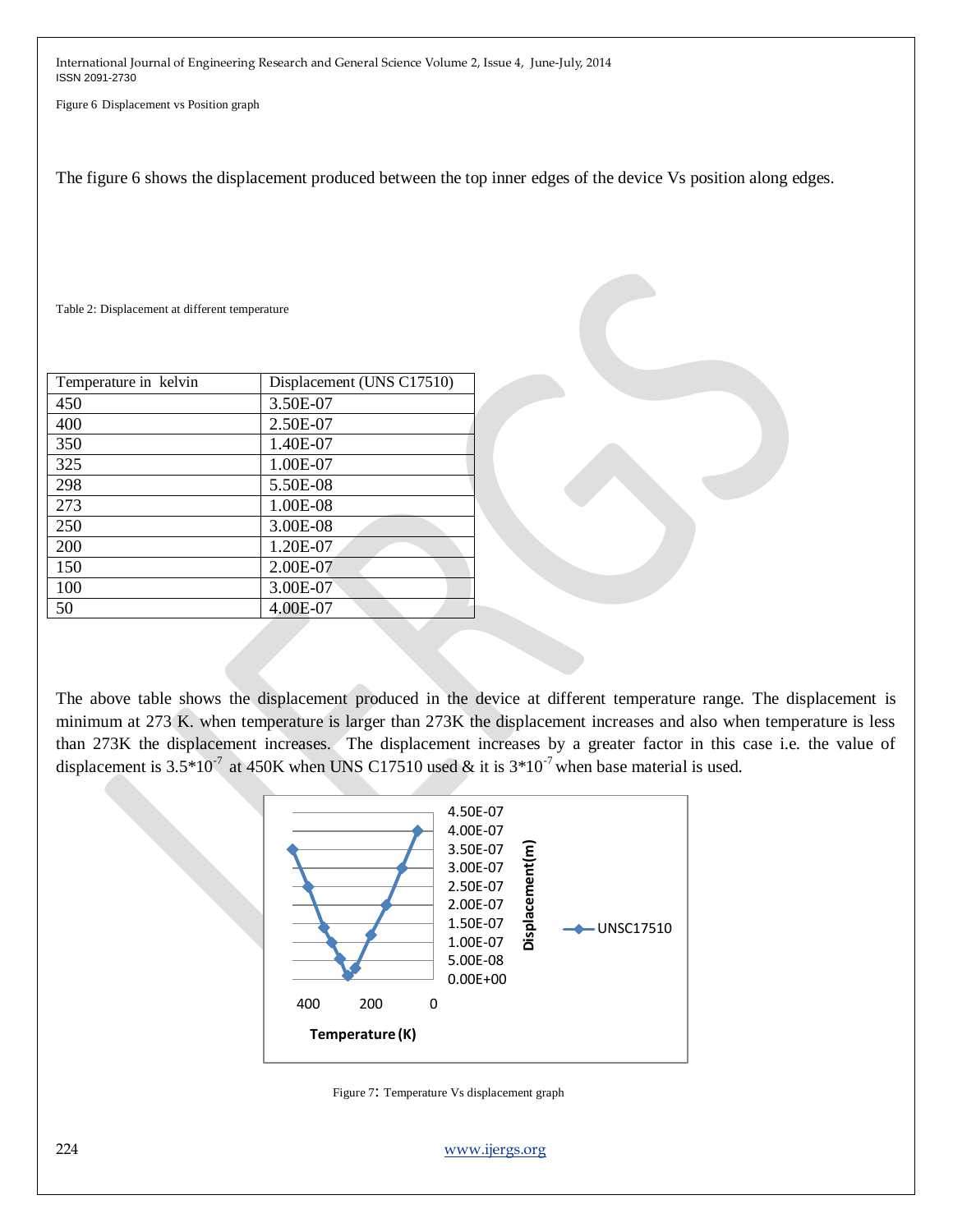The figure 7 shows the relation between temperature and displacement produced in the top inner edges of the device. The graph is V shape i.e. it shows 273K is reference temperature, at this temperature the displacement is minimum & displacement is increases on both side of the reference temperature.

## **(c) Themal Expansion with UNS C26000**

When UNS C26000 is load into the device, it shows more displacement than two listed above.. In this case, the displacement increases to  $1.2*10<sup>-8</sup>$  at 273K (reference temperature). At 298K temperature, displacement is  $7*10<sup>-8</sup>$ with UNS C26000. Whereas with UNS C17510 the displacement is  $5.5*10<sup>-8</sup>$  & with base material the displacement is  $5*10<sup>-8</sup>$  at same 298K temperture. This increase is due to the variation in chemical composition of the alloys.



Figure 8: Temperature distribution of the Device with 298K

The figure 8 shows the displacement of a curve that follows the top inner edges of the device from left to right.



Figure 9: Displacement Vs Position graph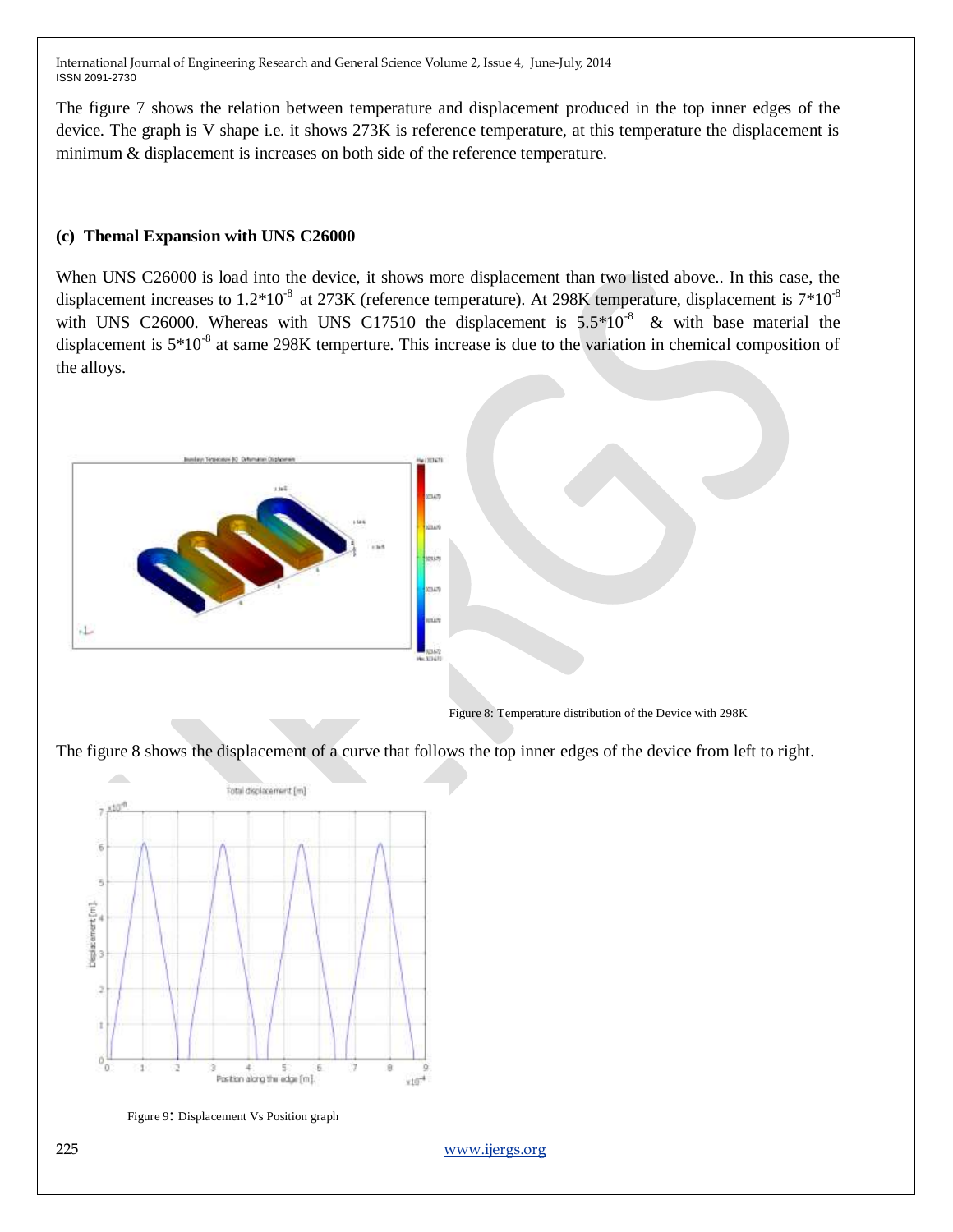The above graph shows the displacement produced between the top inner edges of the device Vs position along edges.

Table 3: Displacement at different temperature

| Temperature in kelvin | Displacement (UNS C26000) |  |
|-----------------------|---------------------------|--|
| 450                   | 4.00E-07                  |  |
| 400                   | 3.00E-07                  |  |
| 350                   | 1.80E-07                  |  |
| 325                   | 1.20E-07                  |  |
| 298                   | 7.00E-08                  |  |
| 273                   | 1.20E-08                  |  |
| 250                   | 3.50E-08                  |  |
| 200                   | 1.20E-07                  |  |
| 150                   | 2.00E-07                  |  |
| 100                   | 3.00E-07                  |  |
| 50                    | 3.50E-07                  |  |

The above table shows the displacement produced in the device at different temperature range. The displacement is minimum at 273 K. when temperature is larger than 273K the displacement increases and also when temperature is less than 273K the displacement increases. The displacement increases by a greater factor in this case i.e the value of displacement is  $4*10^{-7}$  at 450K when UNS C26000 used & the value of displacement is 3.5\*10<sup>-7</sup> when UNS C17510 used & it is  $3*10^{-7}$  when base material is used.



Figure 10: Temperature Vs displacement graph

The figure 10 shows the relation between temperature and displacement produced in the top inner edges of the device. The graph is V shape i.e. it shows 273K is reference temperature, at this temperature the displacement is minimum & displacement is increases on both side of the reference temperature.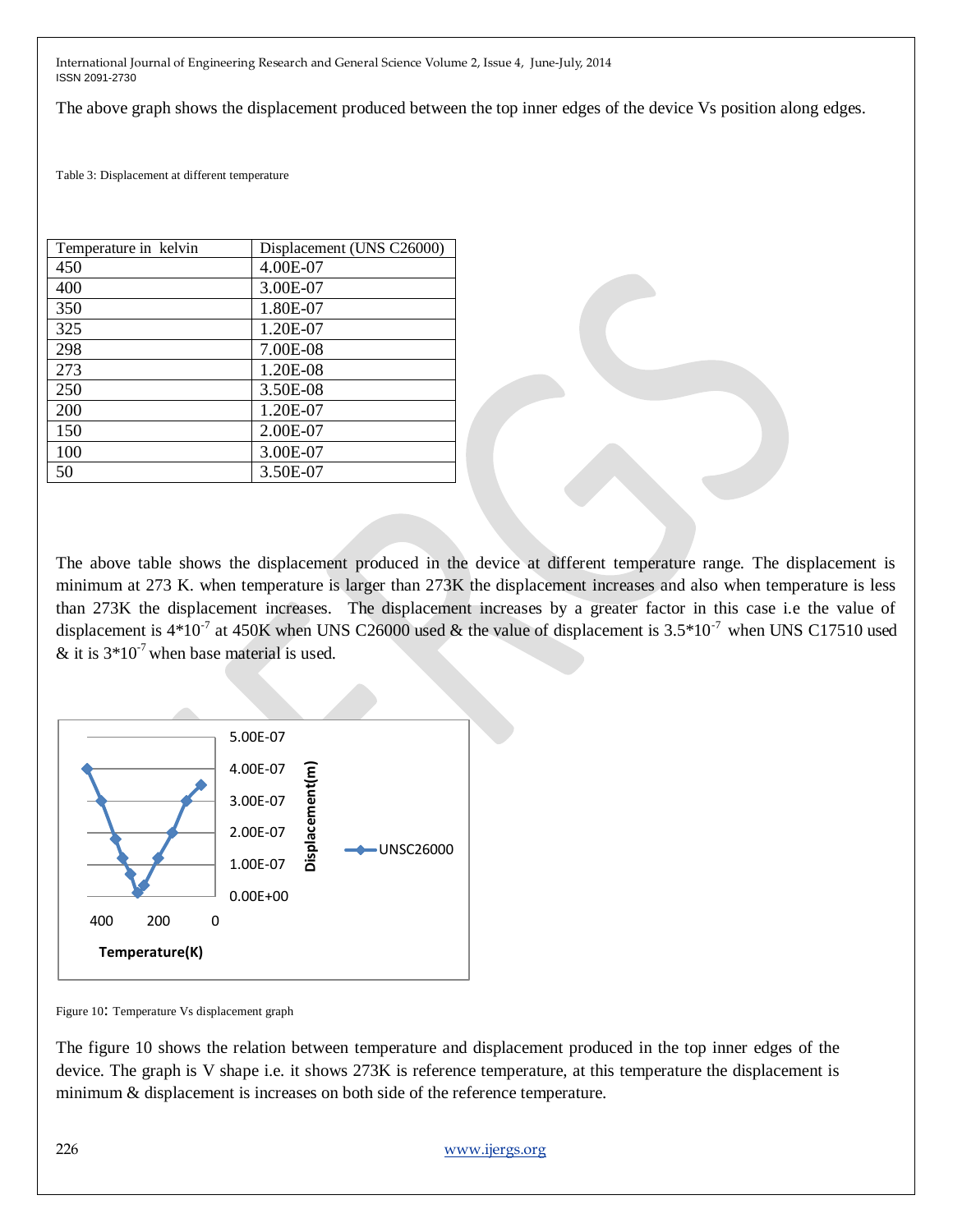#### **(d) COMPARATIVE ANALYSIS**

When we compare all the three material listed above then we noted that displacement is large in last case as shown in table.

Table 4: Displacement at different temperature

| Temperature | Displacement | Displacement | Displacement |
|-------------|--------------|--------------|--------------|
| in kelvin   | (UNS         | (UNS         | (UNS         |
|             | C17500)      | C17510       | C26000       |
| 450         | 3.00E-07     | 3.50E-07     | 4.00E-07     |
| 400         | 2.20E-07     | 2.50E-07     | 3.00E-07     |
| 350         | 1.40E-07     | 1.40E-07     | 1.80E-07     |
| 325         | 1.00E-07     | 1.00E-07     | 1.20E-07     |
| 298         | 5.00E-08     | 5.50E-08     | 7.00E-08     |
| 273         | 9.00E-09     | 1.00E-08     | 1.20E-08     |
| 250         | 3.00E-08     | 3.00E-08     | 3.50E-08     |
| 200         | 1.10E-07     | 1.20E-07     | 1.20E-07     |
| 150         | 1.80E-07     | 2.00E-07     | 2.00E-07     |
| 100         | 2.50E-07     | 3.00E-07     | 3.00E-07     |
| 50          | 3.00E-07     | 4.00E-07     | 3.50E-07     |

The above table shows that displacement produced in the top inner edges of the device at different temperature.



Figure 11: Temperature Vs displacement graph

The figure 11 shows that temperature Vs displacement variation of all the three material.

### **CONCLUSION**

227 [www.ijergs.org](http://www.ijergs.org/) From result it is concluded that out of the three material used above UNS C26000 shows better result. Because in this case displacement is increases by greater factor. This is due to the variation in the chemical composition of the alloy.It is noted that in hot region UNS C26000 (triangle) is better & in this region result is increased by 33% when UNS C26000 is used & 16% when UNS C17510 is used. In cold region it is reverse result is increased by 16% when UNS C26000 is used &